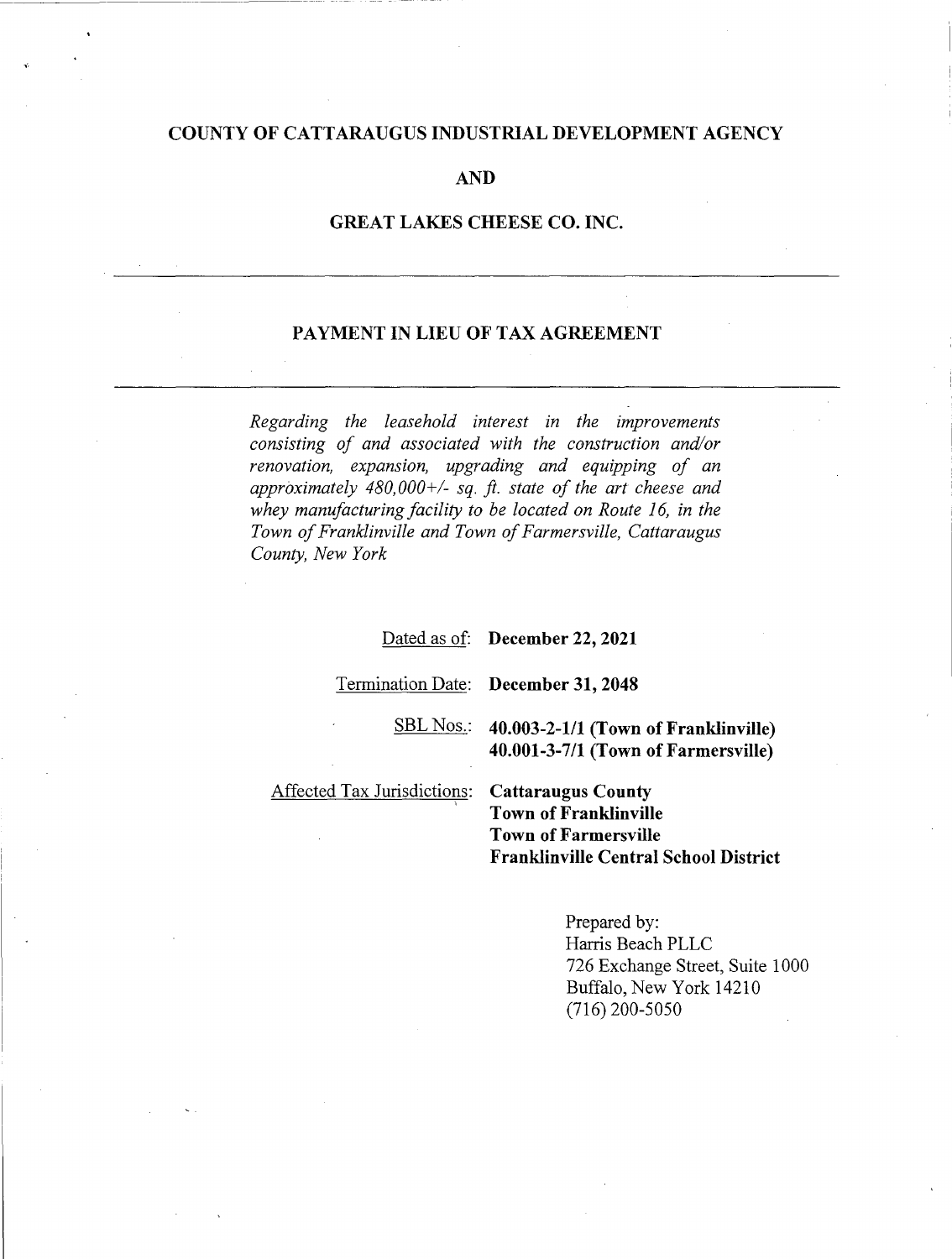## PAYMENT IN LIEU OF TAX AGREEMENT

THIS PAYMENT IN LIEU OF TAX AGREEMENT (the "PILOT Agreement"), dated as of December 22, 2021, by and between COUNTY OF CATTARAUGUS INDUSTRIAL DEVELOPMENT AGENCY, a public benefit corporation duly existing under the laws of the State of New York with offices located at 9 East Washington Street, Ellicottville, New York 14731 (the "Agency"), and GREAT LAKES CHEESE CO., INC., a corporation duly organized, validly existing and in good standing under the laws of the State of Ohio, with offices at 17955 Great Lakes Parkway, Hiram, Ohio 44234 (the "Company").

### WITNESSETH:

WHEREAS, County of Cattaraugus Industrial Development Agency (the "Agency") is authorized and empowered by the provisions of Chapter 1030 of the 1969 Laws of New York, constituting Title 1 of Article 18-A of the General Municipal Law, Chapter 24 of the Consolidated Laws of New York, as amended (the "Enabling Act") and Chapter 536 of the 1971 Laws of New York, as amended, constituting Section 890-b of said General Municipal Law (said Chapter and the Enabling Act being hereinafter collectively referred to as the "Act") to promote, develop, encourage and assist in the acquiring, constructing, reconstructing, improving, maintaining, equipping and furnishing of manufacturing, warehousing, research, commercial and industrial facilities, among others, for the purpose of promoting, attracting and developing economically sound commerce and industry to advance the job opportunities, health, general prosperity and economic welfare of the people of the State of New York, to improve their prosperity and standard of living, and to prevent unemployment and economic deterioration; and

WHEREAS, the Company is the owner of, or is acquiring title to or other interest in, approximately 264 acres of certain real property located on Route 16 in the towns of Franklinville and Farmersville, Cattaraugus County, New York, identified as SBL 40.001-3-7 and SBL 40.003-2-1 (collectively, the "Land"); and

WHEREAS, the Company has requested the Agency's assistance with a certain project (the "Project") consisting of: (i) the construction on the Land by the Company as agent of the Agency of an approximately 480,000+/- sq. ft. state of the art cheese and whey manufacturing facility and an approximately 16,000+/- sq. ft. waste water treatment facility and utility interconnections (the "Improvements") and (ii) the acquisition in and around the Improvements of certain items of machinery, equipment and other tangible personal property (the "Equipment" and, collectively with the Land and the Improvements, the "Facility"); and

WHEREAS, in order to induce the Company to acquire, renovate, construct and equip the Facility, the Agency is willing to take a leasehold interest in the Improvements and personal property constituting the Facility and lease said Improvements and personal property back to the Company pursuant to the terms and conditions of a certain Leaseback Agreement to be dated on or about the date hereof (the "Leaseback Agreement"); and

WHEREAS, pursuant to Section 874(1) of the Act, the Agency is exempt from the payment of taxes imposed upon real property and improvements owned by it or under its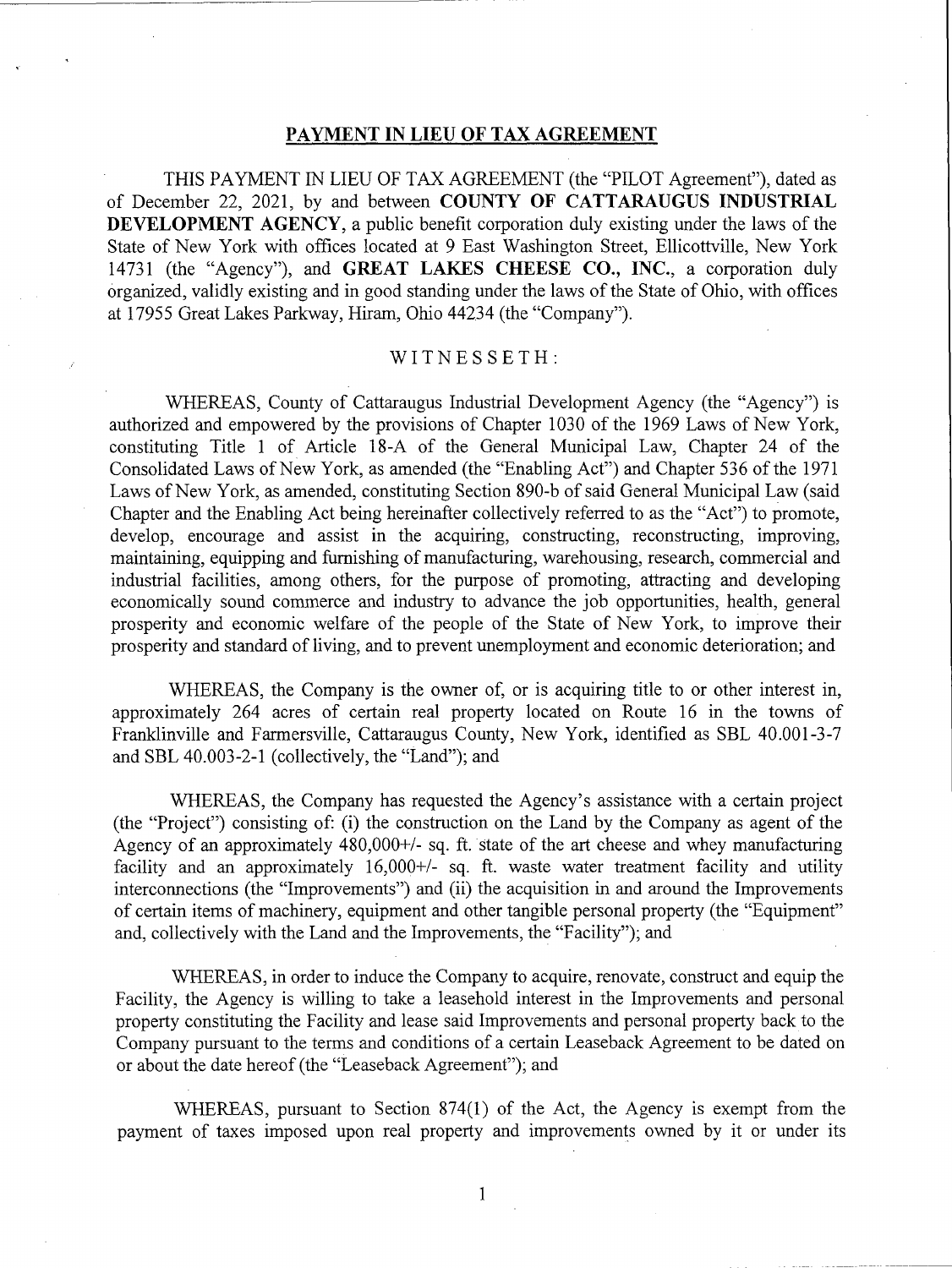jurisdiction, control or supervision, other than special ad valorem levies, special assessments and service charges against real property which are or may be imposed for special improvements or special district improvements; and

WHEREAS, the Agency and the Company deem it necessary and proper to enter into an agreement making provisions for payments in lieu of taxes by the Company for the benefit of Cattaraugus County (the "County"), the Town of Franklinville Town and the of Farmersville (together, the "Town" or "Towns"), and Franklinville Central School District (hereinafter the "School District" or "School" and, collectively with the County and the Towns, the "Affected Tax Jurisdictions").

NOW, THEREFORE, this PILOT Agreement is for making by the Company of certain payments in lieu of real estate taxes, as required by the Leaseback Agreement, by which the Agency has leased certain premises to the Company. The Agency and the Company each accept and agree to the following statements or terms:

Section 1. Agency Tax Exemption. Subject to the completion and filing by the Agency of a Form RP-412-a, Application for Real Property Tax Exemption (the "RP-412-a"), by the Taxable Status Date of March 1, 2022, (the "Taxable Status Date"), and the approval of the RP-412-a by the County Assessor, the Project shall be exempt from real estate taxes commencing with the:

- (a) 2023 tax fiscal year of the County,
- (b) 2023 tax fiscal year of the Town, and
- (c) 2022-2023 tax fiscal year of the School District.

This PILOT Agreement shall expire on December 31, 2048; provided, however, the Company shall pay the 2049 County, 2049 Town and 2048-2049 School District tax bills on the dates and in the amounts as if the Agency were not in leasehold on the tax status date with respect to said tax years. The Company shall provide the Agency with all information required to complete the RP-412-a and shall provide such additional information and take such actions as are required by the County Assessor in order to process and approve the RP-412-a. In the event the exemption from real estate taxes is denied for any reason, the Company agrees to pay all real estate taxes levied upon the Project as they become due. To the extent permitted by law, the Company shall have the right to protest such denial subject, however, to the conditions set forth in Section 8.1 of the Leaseback Agreement. The Company hereby waives any claim or cause of action against the Agency, and releases the Agency from any liability to the Company arising from the denial of an exemption from real estate taxes except to the extent that such denial results solely from the failure of the Agency to file the RP-412-a with the County Assessor by the Taxable Status Date.

Section 2. Obligation of the Company to Make Payments in Lieu of Taxes. Subject to the approval of the RP-412-a, the Agency shall require, and the Company agrees to make, payments in lieu of real estate taxes to the appropriate taxing authorities pursuant to the terms of this PILOT Agreement.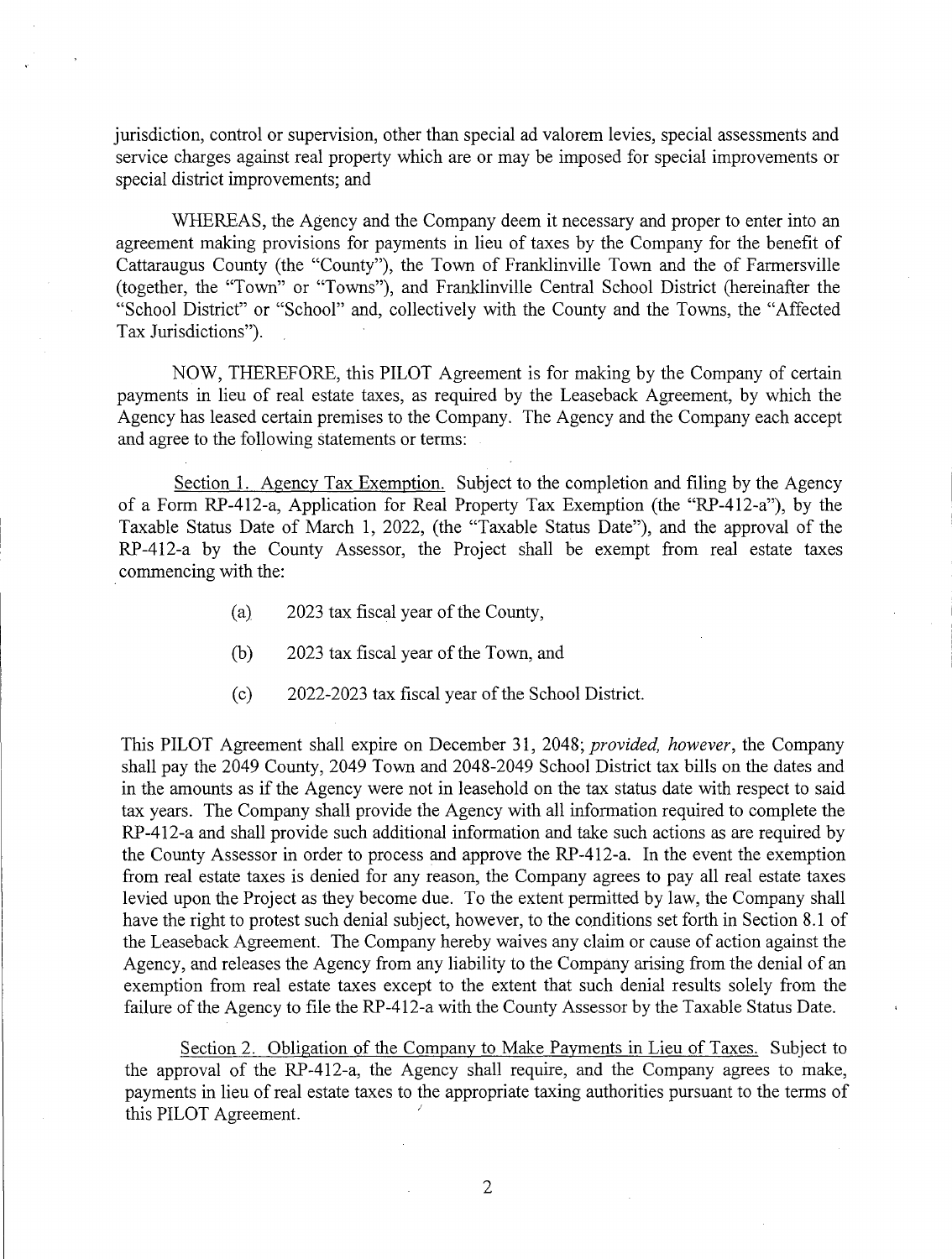### Section 3. Taxing Authorities and Amounts.

(1) Until the commencement of the tax fiscal years set forth in subparagraph (2) below, the Company shall continue to pay all appropriate taxing authorities all taxes due as if the Agency did not have an interest in the Project. As set forth below, the total payments in lieu of taxes required under this PILOT Agreement are allocated among the affected tax jurisdictions in proportion to the amount of real property tax and other taxes which would have been received by each affected tax jurisdiction had the Project not been tax exempt due to the status of the Agency. Thereafter, the Company shall make payments in lieu of taxes to all appropriate taxing authorities in accordance with this section. For each taxing authority, such payments in lieu of taxes shall have a variable component as follows:

The variable component ("Variable Component") shall be equal to the product of:

(i) The then current tax rate for the then current tax fiscal year,

x

(ii) The then current assessed valuation that is to be determined by the County Assessor of all buildings and improvements comprising the Project,

x

(iii) A payment factor applicable to such tax fiscal year as shown on Schedule A attached hereto.

(2) For the periods of time indicated below, the Company shall make the indicated payments in lieu of taxes to the indicated taxing authorities:

(a) County PILOT Payments. Payments in lieu of general levy real estate taxes to the County for each of the tax fiscal years 2024 through 2048, or until termination of the Leaseback Agreement, whichever date occurs first, shall be in an amount equal to the County Variable Component Payment (as such term is depicted above and defined below) for each such tax fiscal year. The County Variable Component Payment for each tax fiscal year shall be an amount equal to the County Tax rate then in effect for such tax fiscal year, applied to the product of (i) the then current assessed valuation that is to be determined by the County Assessor of the depreciable portion of all tax parcels constituting the Project (assessed as buildings or other improvements) and (ii) the payment factor applicable to such tax fiscal year as shown on Schedule A attached hereto and made a part hereof. Each such payment shall be delivered to Cattaraugus County Treasurer's Office, 303 Little Valley, New York, 14755, or such other place as may be designated from time to time by the County. Payment for each tax fiscal year must be made by the later of either (i) January 31st of that year, or (ii) within thirty (30) days of the payment due date, or such payment shall be considered delinquent.

(b) Town PILOT Payments. Payments in lieu of general levy real estate taxes to the Towns for each of the tax fiscal years 2024 through 2048, or until termination of the Leaseback Agreement, whichever date occurs first, shall be in an amount equal to the Town Variable Component Payment (as such term is depicted above and defined below) for each such tax fiscal year. The Town Variable Component Payment for each tax fiscal year shall be an amount equal to the Town Tax rate then in effect for such tax fiscal year, applied to the product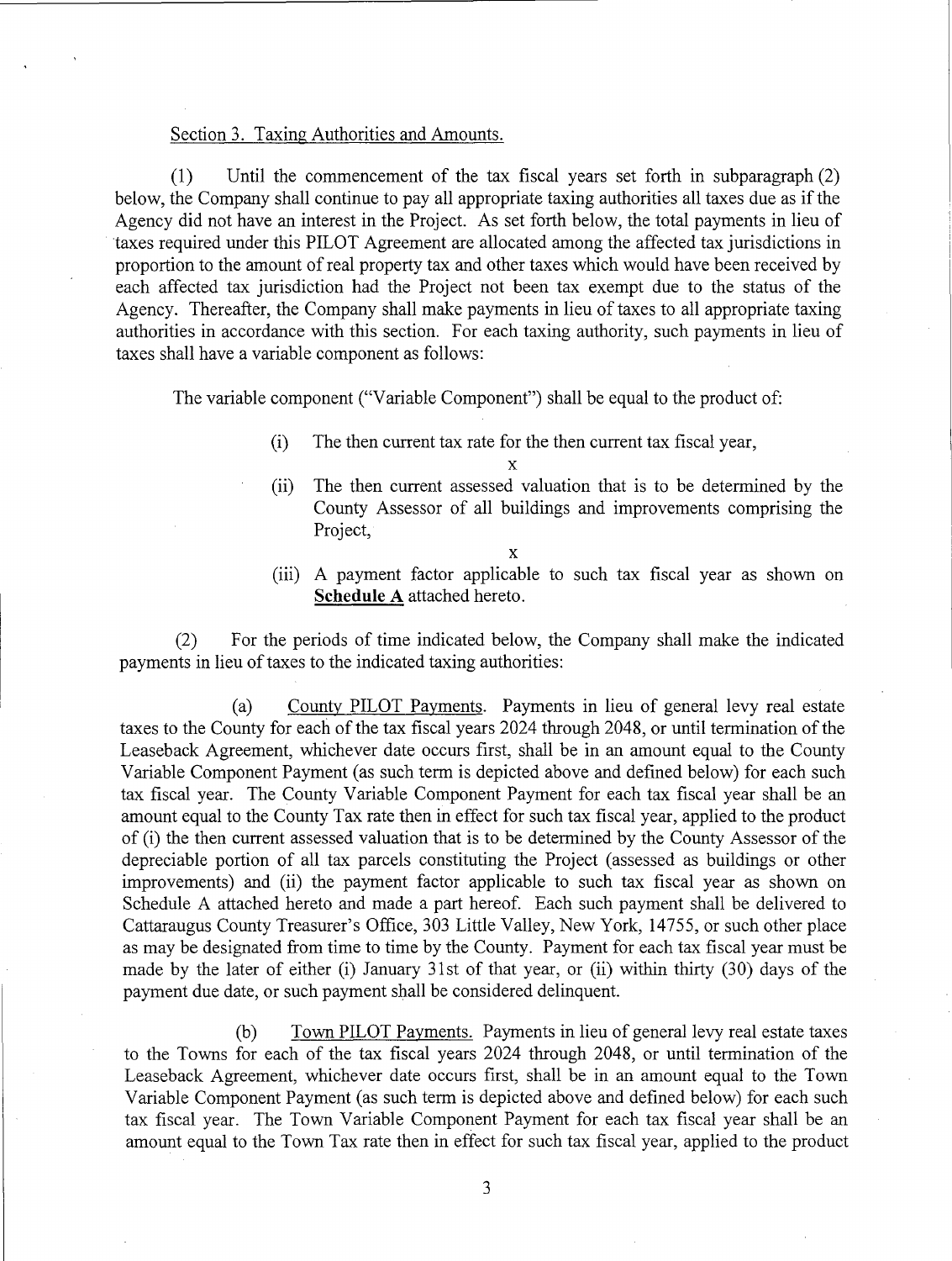of (i) the then current assessed valuation that is to be determined by the County Assessor of the depreciable portion of all tax parcels constituting the Project (assessed as buildings or other improvements) and (ii) the payment factor applicable to such tax fiscal year as shown on Schedule A attached hereto and made a part hereof. Each such payment with respect to the Town of Franklinville shall be delivered to Tax Collector, P.O. Box 146 11 Park Square, Franklinville, NY 14737, or such other place as may be designated from time to time. Payment to the Town of Franklinville for each tax fiscal year must be made by the later of either (i) January 31st of that year, or (ii) within thirty (30) days of the payment due date, or such payment shall be considered delinquent. Each such payment with respect to the Town of Farmersville shall be delivered to Tax Collector, 8963 Lake Ave, Franklinville, NY 14737, or such other place as may be designated from time to time. Payment to the Town of Farmersville for each tax fiscal year must be made by the later of either (i) January 31st of that year, or (ii) within thirty (30) days of the payment due date, or such payment shall be considered delinquent.

(c) School District Payments. Payments in lieu of general levy real estate taxes for the School District for each of the tax fiscal years 2023-2024 through 2047-2048, or until termination of the Leaseback Agreement, whichever date occurs first, shall be in an amount equal to the School District Variable Component Payment (as such term is depicted above and defined below) for each such tax fiscal year. The School District Variable Component Payment for each tax fiscal year shall be an amount equal to the School District. Tax rate then in effect for such tax fiscal year, applied to the product of (i) the then current assessed valuation that is to be determined by the County Assessor of the depreciable portion of all tax parcels constituting the Project (assessed as buildings or other improvements) and (ii) the payment factor applicable to such tax fiscal year as shown on Schedule A attached hereto and made a part hereof. Each such payment shall be delivered to Tax Collector, Franklinville Central School District, Department 3000, P.O. Box 986599, Boston, MA 02298-6500. Payment for each tax fiscal year must be made by the later of either (i) September 30th of that year, or (ii) within thirty (30) days of the payment due date, or such payment shall be considered delinquent.

(d) In addition to the foregoing, the Company shall pay all special district charges, special assessments and special ad valorem levies (specifically including but not limited to any fire district charges or "curb charges"), and pure water charges and sewer charges that are levied against the Project are to be paid in full in accordance with normal billing practices as if the Agency did not have an interest in the Project.

(3) Valuation of Future Additions to the Facility. If there shall be a future addition to the Facility constructed or added in any manner after the date of this PILOT Agreement, the Company shall notify the Agency of such future addition ("Future Addition"). The notice to the Agency shall contain a copy of the application for a building permit, general plans and specifications, and any other relevant non-confidential information that the Agency may thereafter request. Upon the earlier of substantial completion, or the issuance of a certificate of occupancy for any such Future Addition to the Facility, the Company shall become liable for payment of an increase in the total payments in lieu of taxes payable under this PILOT Agreement ("Total PILOT Payment"). The Agency shall notify the Company of any proposed increase in the Total PILOT Payment related to such Future Addition. If the Company shall disagree with the determination of assessed value for any Future Additions made by the Agency, then and in that event that valuation shall be fixed by a court of competent jurisdiction.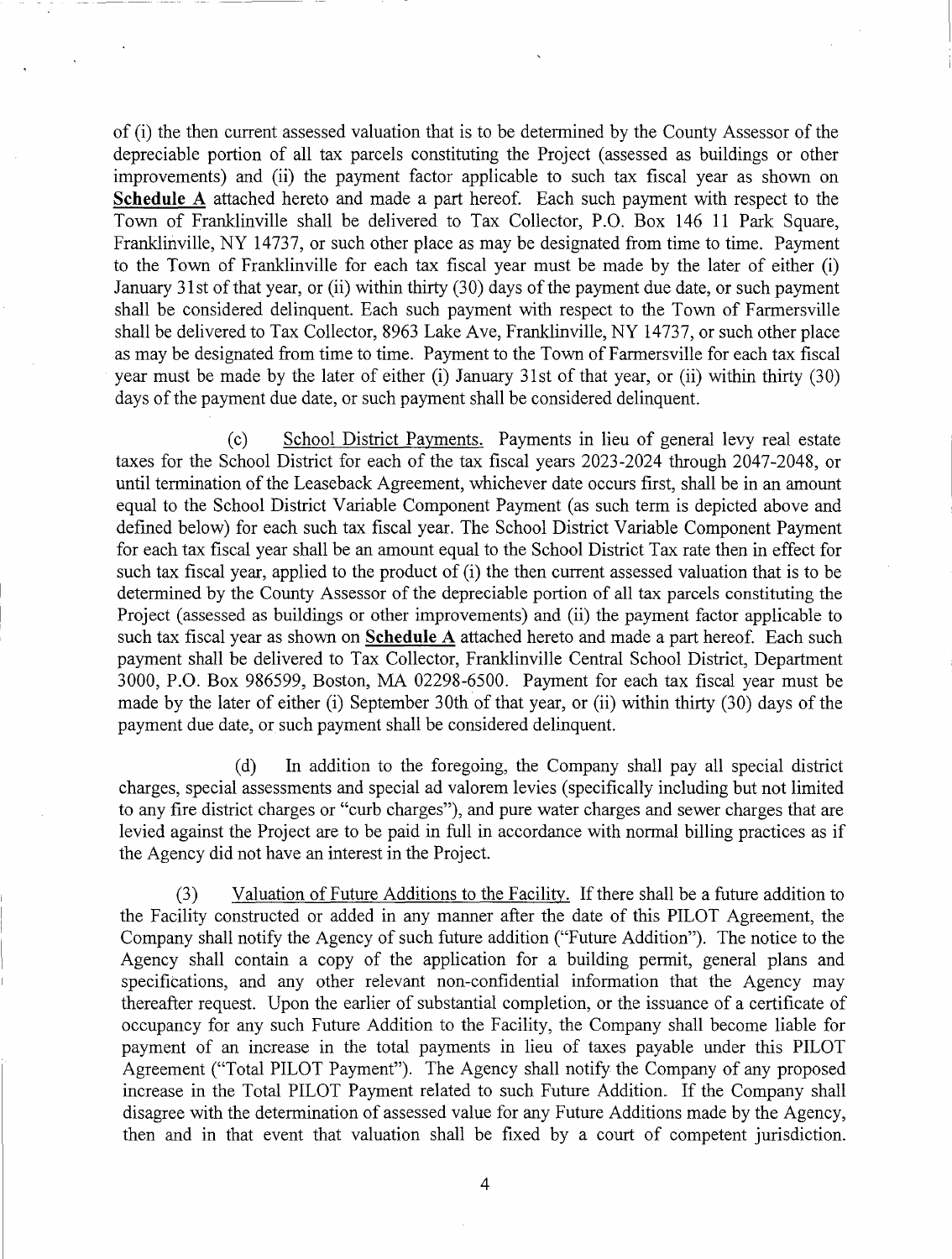Notwithstanding any disagreement between the Company and the Agency, the Company shall pay the increased PILOT payment until a different Total PILOT Payment shall be established. If a lesser Total Annual Payment is determined in any proceeding or by subsequent agreement of the parties, the Total PILOT Payment shall be re-computed and any excess payment shall be refunded to the Company or, in the Agency's sole discretion, such excess payment shall be applied as a credit against the next succeeding PILOT payment(s).

(4) The payments required under Paragraph (2) of this section shall in no event be more than would be otherwise payable as taxes if the Agency did not have an interest in the Project.

(5) Upon the termination of the periods shown in Paragraph (2) of this section, from and after such dates, for the respective taxing authorities, the Company shall make payments equal to the full real estate tax payments on the Project as if the Agency did not have an interest in the Project.

#### Section 4. Proration and Transfer of Facility.

(1) During the last year of the term of the Leaseback Agreement the Company may prorate any of its payments in lieu of taxes on the basis of the actual period during which the Agency has an interest in the Project so that there shall exist no period of time for which the Company is obliged to make payments in lieu of taxes in addition to the actual tax payments to which the Project is subject, under current law, at the time the Agency's interest in the Project is terminated.

(2) In the event that the Facility is transferred from the Agency to the Company (the lease/leaseback agreements are terminated), and the Company is ineligible for a continued tax exemption under some other tax incentive program, or the exemption results in a payment to the Affected Tax Jurisdictions in excess of the payment described in Section 3 herein, or this PILOT Agreement terminates and the property is not timely transferred back to the Company, the Company agrees to pay no later than the next tax lien date (plus any applicable grace period), to each of the Affected Tax Jurisdictions, an amount equal to the taxes and assessments which would have been levied on the Facility if the Facility had been classified as fully taxable as of the date of transfer or loss of eligibility of all or a portion of the exemption described herein or date of termination.

Section 5. Obligations and Rights of the Company in Relation to Tax Assessments and Levies.

(1) Subject to the provisions of the Leaseback Agreement, the Company in cooperation with the Agency shall:

(a) cause the appropriate real estate tax assessment office and tax levy officers to assess the Project and apply tax rates to the respective assessments as if the Agency did not have an interest in the Project;

(b) cause the appropriate real estate tax assessment office and tax levy officers to submit to the Company, when the respective types of taxes are levied on privately owned

5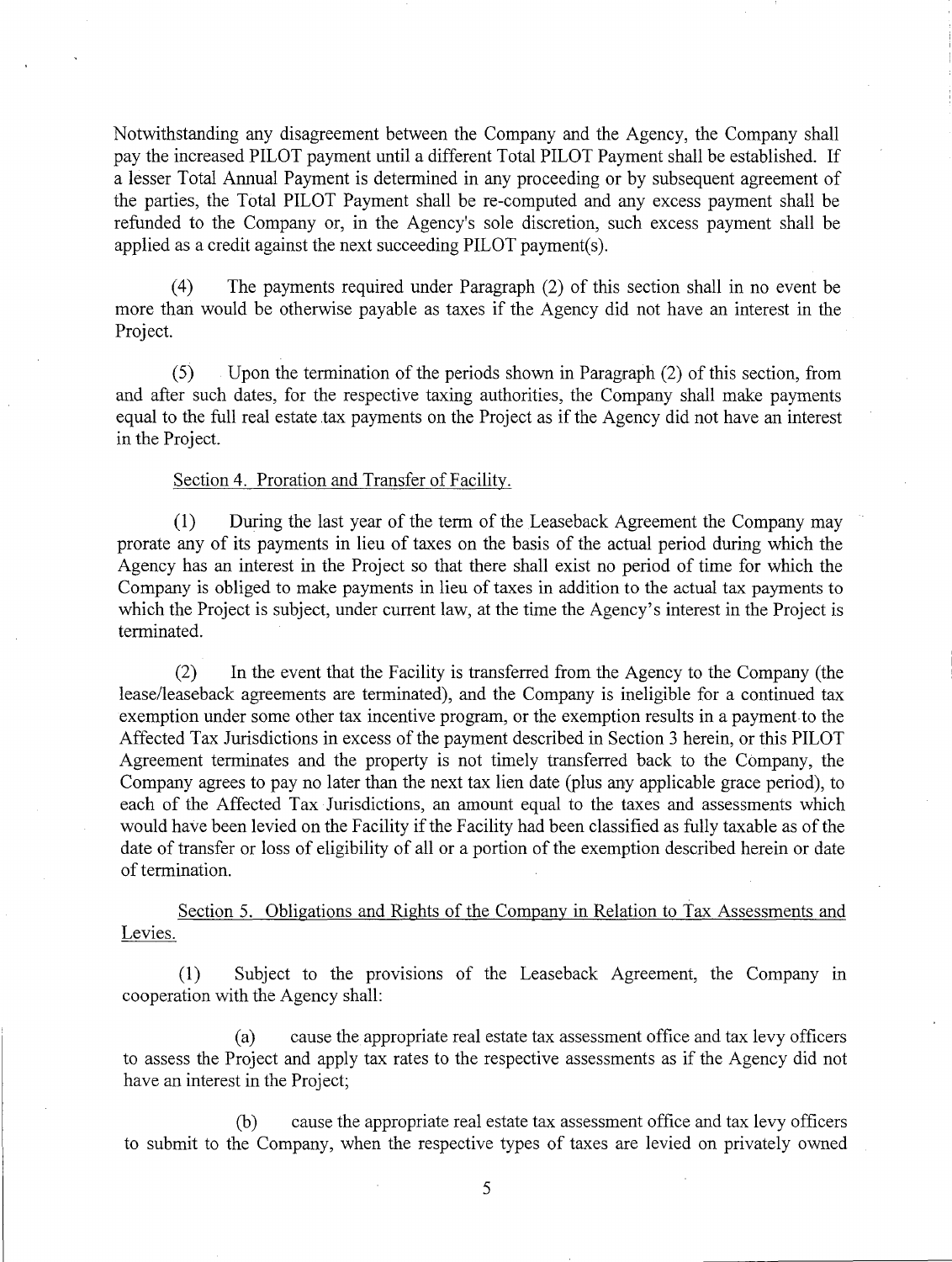property, statements specifying the respective amounts and due dates of taxes involved in this PILOT Agreement which the appropriate taxing authorities would receive if the Agency did not have an interest in such property; and

(c) file any accounts or tax returns required with the appropriate real estate tax assessment office and tax levy officers.

(2) The payments the Company is required to make under this PILOT Agreement are subject to the Company's rights, hereby granted, (a) to have all of the rights and remedies of a taxpayer as if and to the same extent as if the Company were the owner of the Project, with respect to any proposed assessment or change in assessment with respect to the Project by any of the Affected Tax Jurisdictions, (b) to seek to obtain refunds of any such payments made including payments made pursuant to this PILOT Agreement, (c) likewise shall be entitled to protest before and be heard by the appropriate assessors or Board of Assessment Review, and shall be entitled to take any and all appropriate appeals or initiate any proceedings to review the validity or amount of any assessment or the validity or amount of any tax equivalent provided for herein, and (d) the Company shall have all of the rights and remedies of a taxpayer with respect to any tax, service charge, special benefit, ad valorem levy, assessment, or special assessment or service charge in lieu of which the Company is obligated to make a payment pursuant to this PILOT Agreement, as if and to the same extent as if the Company were the owner of the Project. The Agency shall join in any procedure for obtaining relief under this paragraph to the extent that the Agency's consent is required for the Company to undertake such procedure; provided, however, that the Company shall continue to make the payments in lieu of taxes required by this PILOT Agreement adjusted for any reduction as provided above so long as the Leaseback Agreement shall remain in effect.

Section 6. Effect of Fulfillment of the Requirement and Recapture. Once having paid the amounts required by this PILOT Agreement, the Company shall not be required to pay any real estate taxes for which payments in lieu of taxes have been made. Notwithstanding the foregoing, in the event that the Agency shall determine (i) that the Company has submitted an application, or documentation in support of an application, which contained a false or intentionally misleading statement as to any fact which is material to the Company's application for benefits or which omitted any information which, if included, would have rendered any information in the application or supporting documentation false or misleading in any material respect, and (ii) that such false or misleading statement or omission was made knowingly and intentionally for the purpose of obtaining financial assistance from the State of New York or any instrumentality thereof, including the Affected Tax Jurisdictions under this PILOT Agreement and/or under any other agreement by and between the Company and the Agency, then the Company shall forfeit any future tax exemptions or abatements and shall be required to pay to the appropriate taxing authority the amount of any real property, mortgage or sales tax abatements or exemptions received. The amount of benefits recaptured shall be: (i) for real property taxes, the difference between the amount of payment in lieu of taxes paid and the amount that would have been paid in real estate taxes if the Agency did not have an interest in the project; (ii) for sales taxes, the value of the sales tax exemption received and (iii) for the mortgage tax, the value of any mortgage recording tax for which an exemption was granted.

6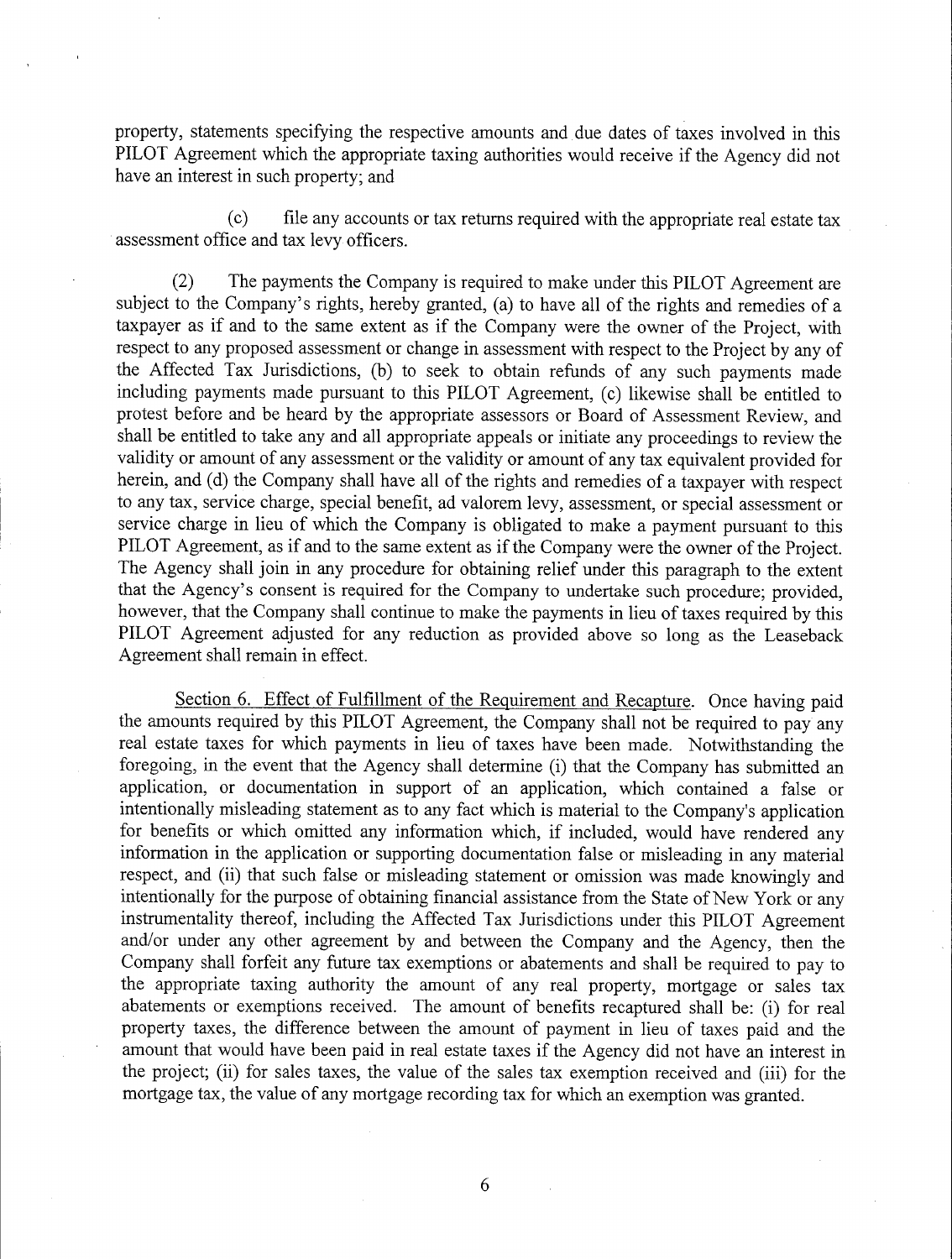#### Section 7. Events of Default.

## (1) The following shall constitute "Event(s) of Default" hereunder:

(a) The failure by the Company to (i) make any such payments in lieu of taxes when due, whether for a full tax fiscal year or years or for a portion of a tax fiscal year pursuant to Sections 2 or 3 hereof within thirty (30) days of the payment due date (the "Delinquency Date"), whereupon the amount or amounts so in default shall continue as an obligation of the Company until fully paid; (ii) make any other payments described herein on or before the last day of any applicable cure period within which said payment can be made without penalty; or (iii) the occurrence and continuance of any events of default under the Leaseback Agreement and/or the Agent Agreement after the expiration of any applicable cure periods.

(2) Upon the occurrence of any Event of Default hereunder, in addition to any other right or remedy the Agency and/or the Affected Tax Jurisdictions may have at law or in equity, the Agency and/or Affected Tax Jurisdictions may, immediately and without further notice to the Company (but with notice to the Agency with respect to actions maintained by the Affected Tax Jurisdictions) pursue any action in the courts to enforce payment or to otherwise recover directly from the Company any amounts so in default.

(3) In addition, if payments pursuant to this PILOT Agreement are not made by the Delinquency Dates, or if any other payment required to be made hereunder is not made by the last day of any applicable cure period within which said payment can be made without penalty, the Company shall pay penalties and interest as set forth herein. With respect to payments to be made pursuant to Section 3 herein, if said payment is not received by the Delinquency Date defined above, the Company shall pay, in addition to said payment, (i) a late payment penalty equal to five percent (5%) of the amount due and (ii) for each month, or any part thereof, that any such payment is delinquent beyond the first month, interest on the total amount due plus the late payment penalty, in an amount equal to one percent (1%) per month. With respect to all other payments due hereunder, if said payment is not paid within any applicable cure period, the Company shall pay, in addition to said payment, the greater of the applicable penalties and interest or penalties and interest which would have been incurred had payments made hereunder been tax payments to the Affected Tax Jurisdictions. The Agency and the Company hereby acknowledge the right of the Affected Tax Jurisdictions to recover directly from the Company any amounts so in default pursuant to General Municipal Law § 874(6). The Company shall promptly notify the Agency of any action brought, or other measure taken, by any Affected Tax Jurisdiction to recover such amounts. It is understood that the right of any taxing authority herein acknowledged is in addition to, and shall not impair, the Agency's own rights arising from a breach of this PILOT Agreement. Should the Agency or the Town or the County or the School District commence any action to recover directly from the Company and the Company is found, by a court of competent jurisdiction, to be liable for any amounts so in default, such parties shall be entitled to recover from the Company, in addition to any amount due, late payment penalties, interest, expenses, costs and disbursements, together with the reasonable attorneys' fees necessary to prosecute such action or proceeding.

(4) If the Project is not being used in accordance with the Act or the Leaseback Agreement, or if an Event of Default occurs, the Company shall make payments in lieu of taxes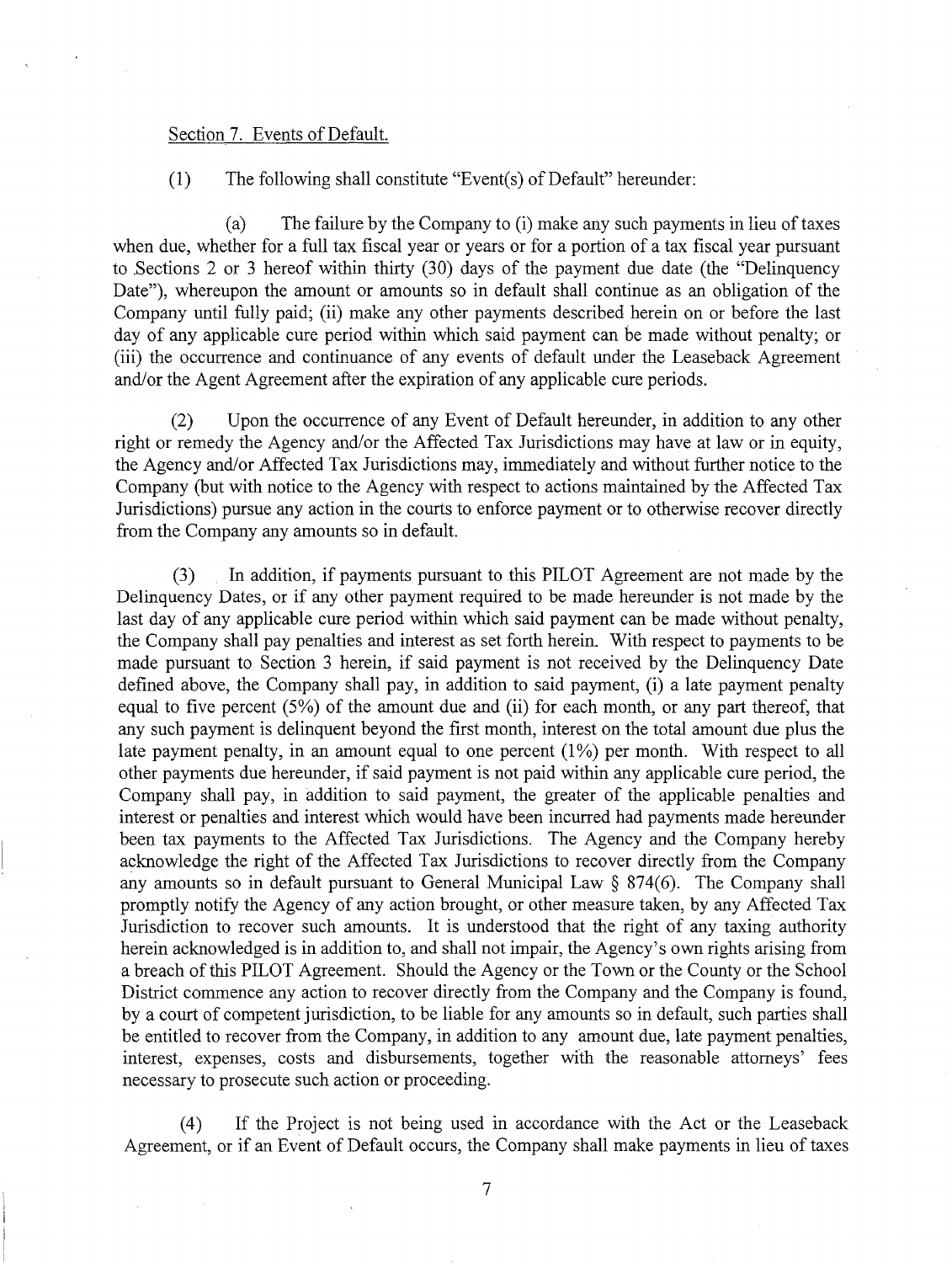on the Project in such amounts as would be payable as real estate taxes levied on the Project if the Agency did not have an interest in the Project. The applicable tax assessment and tax levy rates shall be those in effect in the records of the appropriate taxing authorities.

(5) The period for the payments required by Paragraph (4) of this section shall commence on the date the Agency determines (a) that the use of the Project under the Act or the Leaseback Agreement is not being complied with, or (b) that an Event of Default has occurred and is continuing.

Section 8. Survival of the Company's Obligations. The obligations of the Company under this PILOT Agreement shall survive the termination or expiration of the Leaseback Agreement, for whatever reason terminated or expired.

Section 9. Assignment. In the event the Company (or its successor or assign as so herein described) desires to ensure continued receipt of the real property tax exemption as provided for within the PILOT Agreement, the Company shall not sell, assign, or dispose of all or substantially all of its property, business and/or not consolidate with or merge into another entity or permit one or more entities to consolidate with or merge into it (collectively, an "Assignment/Merger Transaction") except upon receipt of the Agency's prior written consent, which shall not be unreasonably withheld or delayed, and provided no such Assignment/Merger Transaction shall relieve the Company from primary liability or any of its obligations hereunder, that the assignee shall assume the obligations of the Company hereunder, and that the Facility shall continue to constitute a "project" as such quoted term is defined in the Act. For the avoidance of doubt, the Company is permitted to acquire the assets of or merge with other entities without the prior written consent of the Agency as long as the Company is the entity that survives such merger.

#### Section 10. Miscellaneous.

(1) This PILOT Agreement may be executed in any number of counterparts each of which shall be deemed an original but which together shall constitute a single instrument.

(2) The recitals appearing on the first page of this PILOT Agreement are, by this reference, incorporated into and made a part of this PILOT Agreement as if fully herein rewritten.

(3) All notices, claims and other communications hereunder shall be in writing and shall be deemed to be duly given if personally delivered or mailed first class, postage prepaid, or by nationally-recognized overnight courier, as follows:

| To the Agency: | County of Cattaraugus Industrial Development Agency |
|----------------|-----------------------------------------------------|
|                | P.O. Box 1749                                       |
|                | 9 East Washington Street                            |
|                | Ellicottville, New York 14731                       |
|                | Attn: Executive Director                            |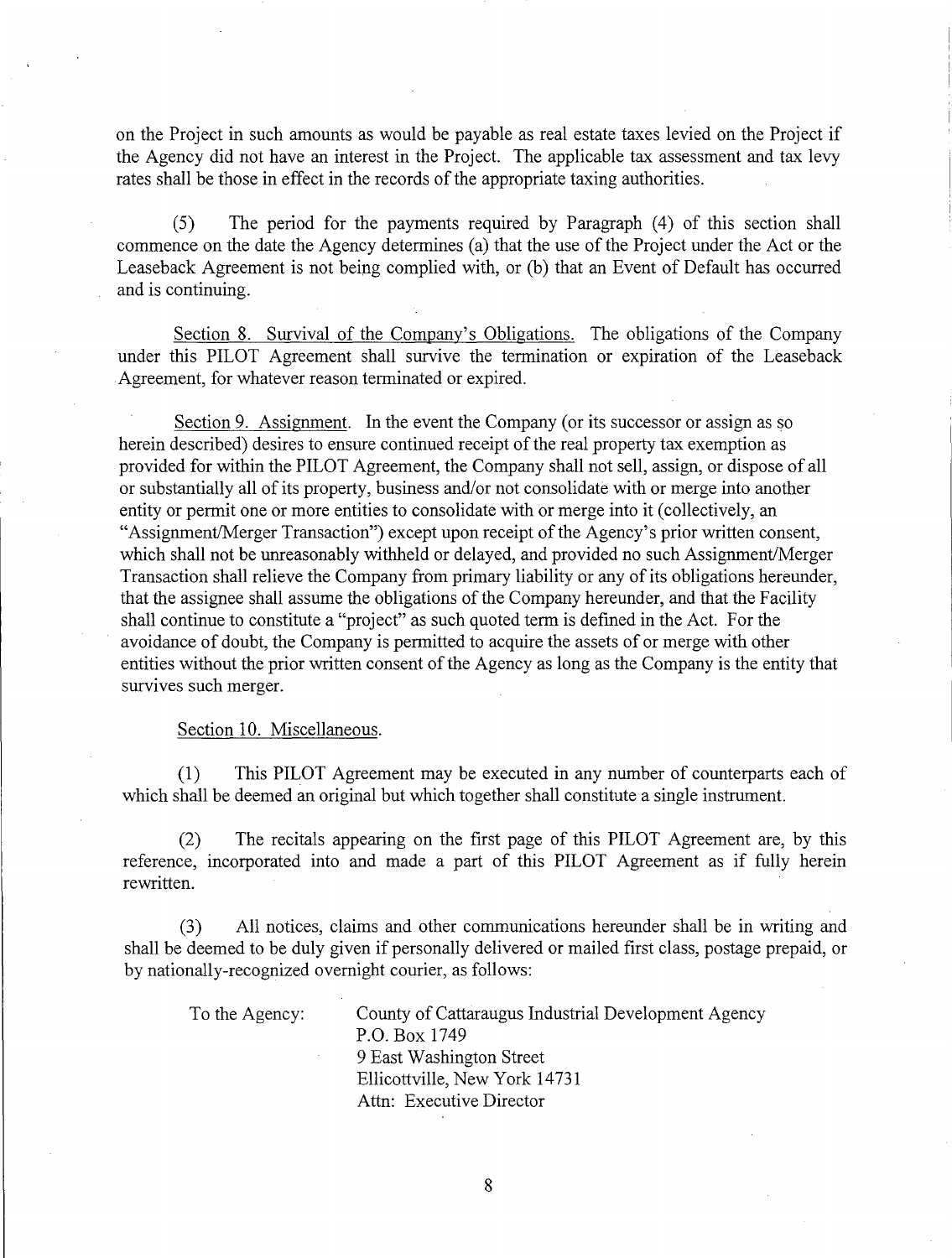With a copy to: Harris Beach PLLC 726 Exchange Street, Suite 1000 Buffalo, New York 14210 Attn: Robert G. Murray, Esq.

To the Company: Great Lakes Cheese Co., Inc. 17955 Great Lakes Parkway Hiram, Ohio 44234 Attn: Matt Wilkinson, Vice President

With a copy to: Hahn Loeser & Parks LLC 200 Public Square, Suite 2800 Cleveland, Ohio 44114 Attn: Craig Owen White, Esq.

or at such other address as any party may from time to time furnish to the other party by notice given in accordance with the provisions of this Section. All notices shall be deemed given when mailed or personally delivered in the manner provided in this Section.

(4) This PILOT Agreement shall be governed by, and all matters in connection herewith shall be construed and enforced in accordance with, the laws of the State of New York applicable to agreements executed and to be wholly performed therein and the parties hereto hereby agree to submit to the personal jurisdiction of the federal or state courts located in Cattaraugus County, New York.

(5) To the extent the Facility is declared to be subject to taxation or assessment by an amendment to the Act, other legislative change, or by final judgment of a Court of competent jurisdiction, the obligations of the Company hereunder shall, to such extent, be null and void.

(6) Notwithstanding any other term or condition contained herein, all obligations of the Agency hereunder shall constitute a special obligation payable solely from the revenues and other monies, if any, derived from the Facility and paid to the Agency by the Company. Neither member of the Agency nor any person executing this PILOT Agreement on its behalf shall be liable personally under this PILOT Agreement. No recourse shall be had for the payment of the principal or interest on amounts due hereunder or for any claim based upon or in respect of any modification of or supplement hereto against any past, present or future member, officer, agent, servant, or employee, as such, of the Agency, or of any successor or political subdivision, either directly or through the Agency or any such successor, all such liability of such members, officer, agents, servants and employees being, to the extent permitted by law, expressly waived and released by the acceptance hereof and as part of the consideration for the execution of this PILOT Agreement.

{Remainder of Page Left Intentionally Blank}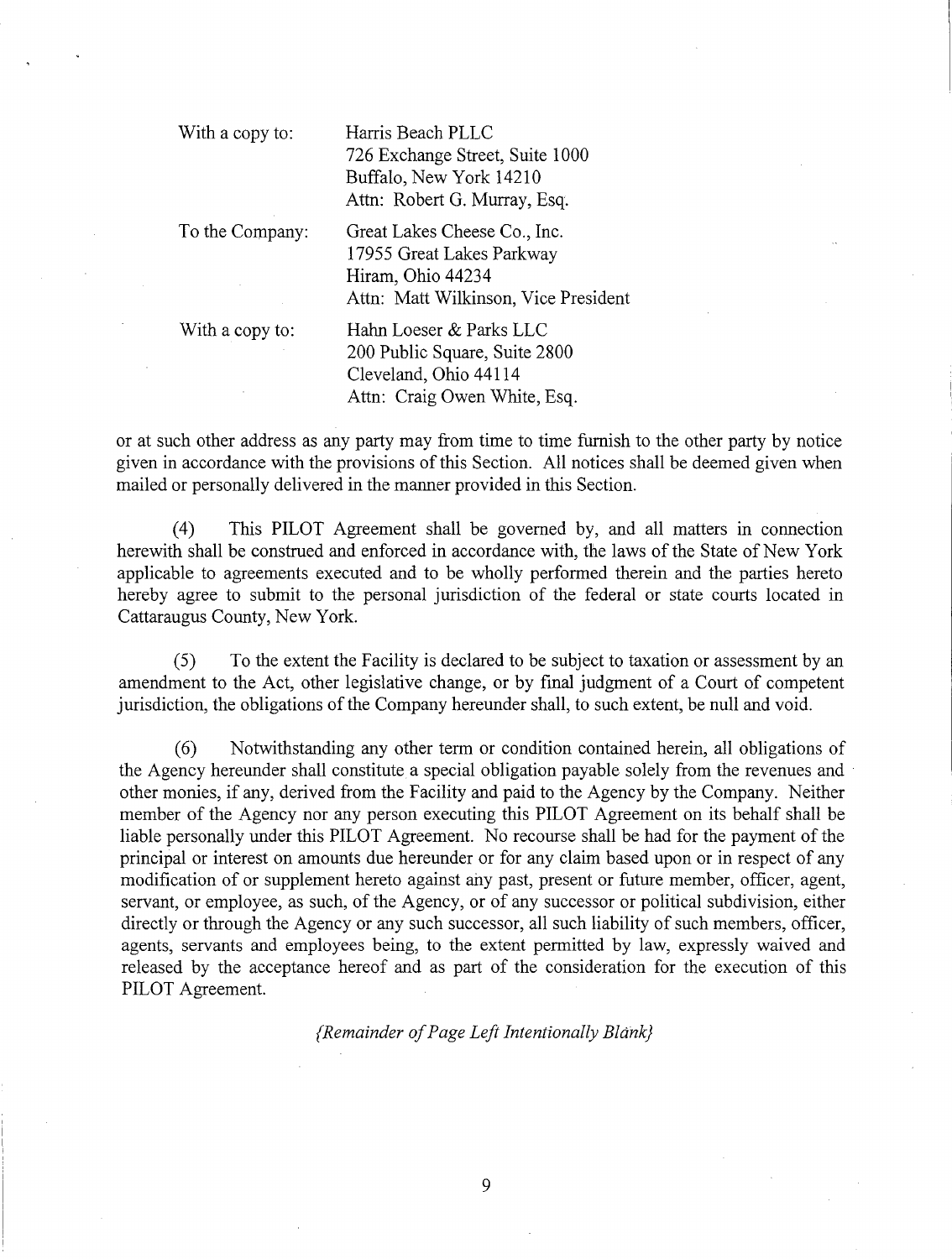[Signature page to PILOT Agreement]

IN WITNESS WHEREOF, the parties hereto have executed this Agreement as of the day and year first above written.

# COUNTY OF CATTARAUGUS INDUSTRIAL DEVELOPMENTAGENCY

By: Name: Corey R. Wiktor

Title: Executive Director

# GREAT LAKES CHEESE CO., INC.

By: Name: Matt Wilkinson Title: Vice President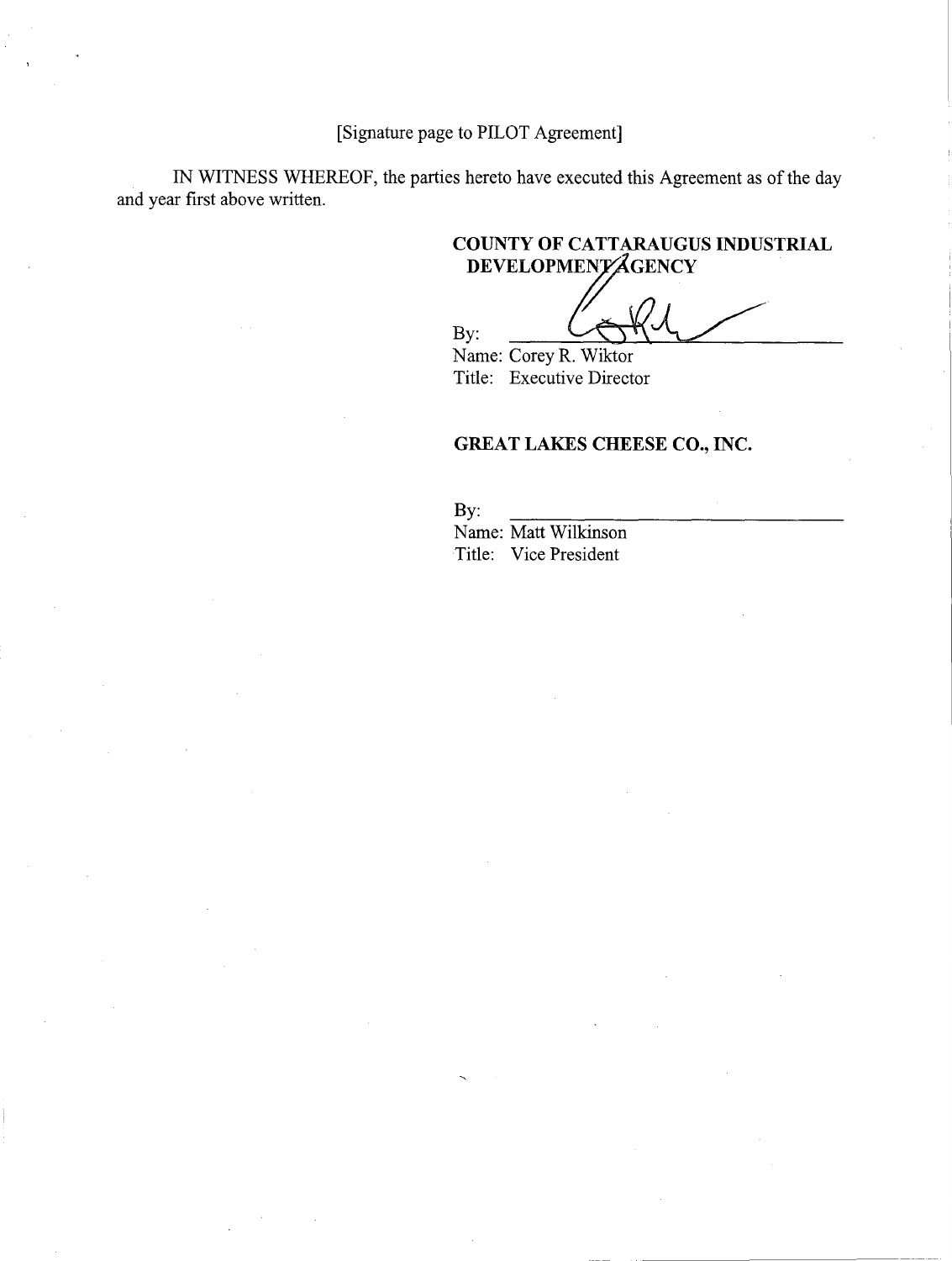[Signature page to PILOT Agreement]

IN WITNESS WHEREOF, the parties hereto have executed this Agreement as of the day and year first above written.

## COUNTY OF CATTARAUGUS INDUSTRIAL DEVELOPMENT AGENCY

By:

Name: Corey R. Wiktor Title: Executive Director

# GREAT LAKES CHEESE CO., INC.

By: Name: Matt Wilkinson Title: Vice President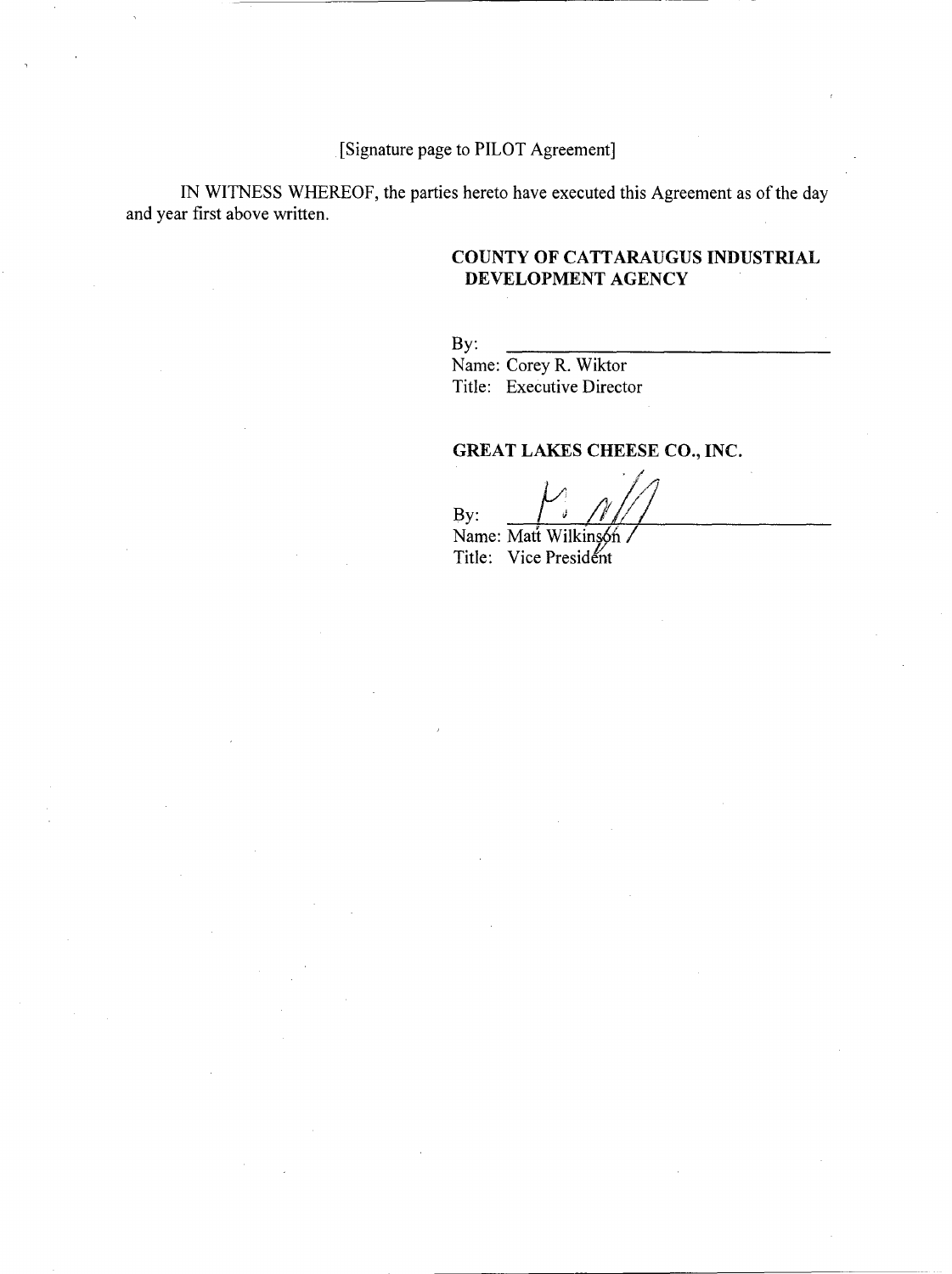[Acknowledgment Page to the PILOT Agreement]

STATE OF NEW YORK COUNTY OF CATTARAUGUS ) SS.:

On the  $\sqrt{7}$  day of December, 2021, before me, the undersigned, personally appeared COREY R. WIKTOR, personally known to me or proved to me on the basis of satisfactory evidence to be the individual whose name is subscribed to the within instrument and acknowledged to me that he executed the same in his capacity, and that by his signature on the instrument, the individual, or the person upon behalf of which the individual acted, executed the instrument.

 $\overline{0}$  . The  $\overline{0}$ 

Notary Public

SANDRA K. ANDREWS<br>NO. 01AN6087856 Notary Public State of New York<br>Qualified in Cattaraugus County<br>My Commission Expiras 2/2-425**23** 

STATE OF OHIO COUNTY OF GEAUGA ) SS.:

On this day of December 2021, before me personally appeared MATT WILKINSON and proved to me on the basis of satisfactory evidence to be the individual whose name is subscribed to the within instrument and acknowledged to me that he executed the same in his capacity as a Vice President of Great Lakes Cheese Co., Inc., an Ohio corporation, on behalf of said Corporation.

Notary Public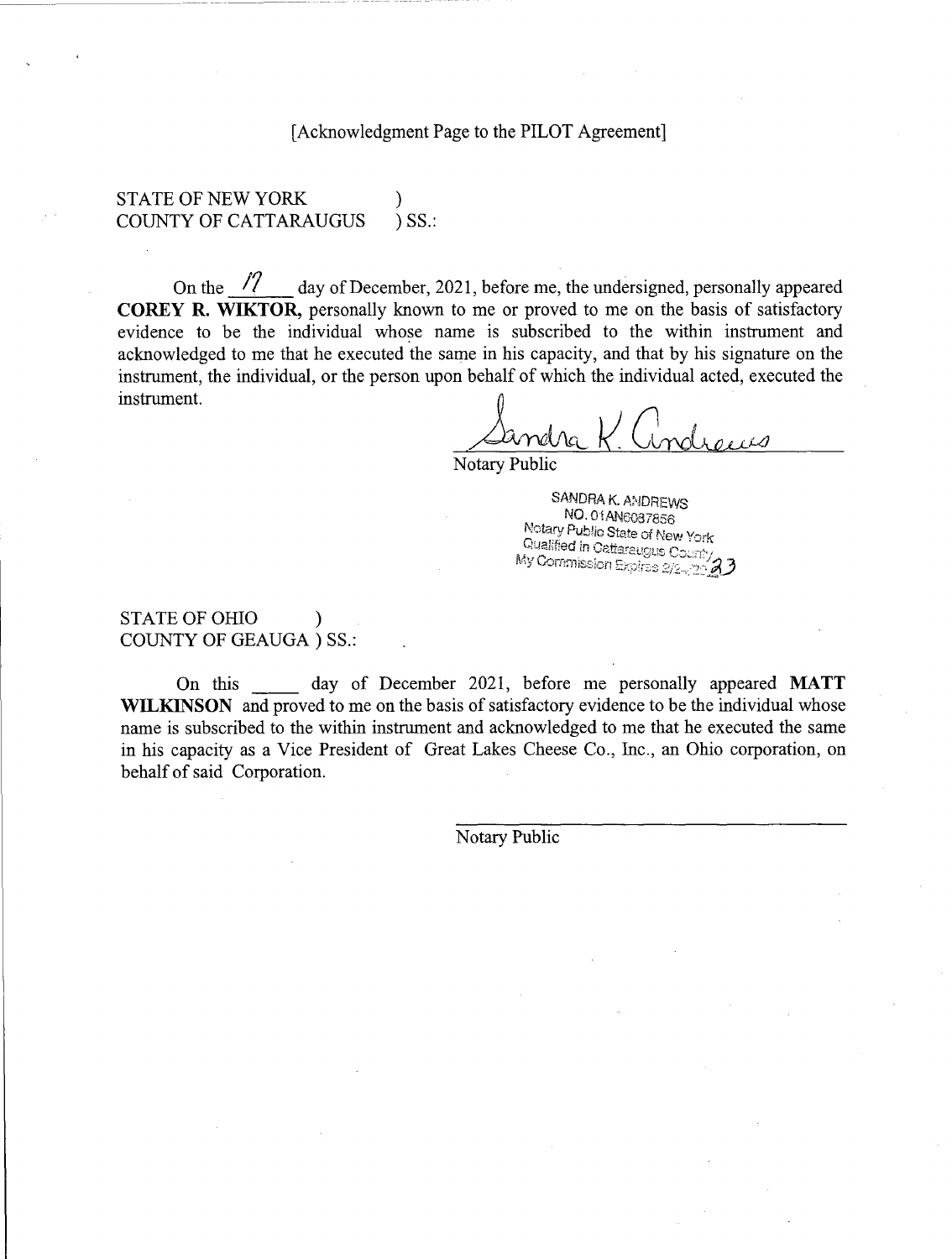[Acknowledgment Page to the PILOT Agreement]

## STATE OF NEW YORK COUNTY OF CATTARAUGUS ) SS.:

On the day of December, 2021, before me, the undersigned, personally appeared COREY R. WIKTOR, personally known to me or proved to me on the basis of satisfactory evidence to be the individual whose name is subscribed to the within instrument and acknowledged to me that he executed the same in his capacity, and that by his signature on the instrument, the individual, or the person upon behalf of which the individual acted, executed the instrument.

Notary Public

## STATE OF OHIO COUNTY OF GEAUGA ) SS.:

On this  $20$  day of December 2021, before me personally appeared MATT WILKINSON and proved to me on the basis of satisfactory evidence to be the individual whose name is subscribed to the within instrument and acknowledged to me that he executed the same in his capacity as a Vice President of Great Lakes Cheese Co., Inc., an Ohio corporation, on behalf of said Corporation.





49.::\V! !/. .1(/1".-,;\_ALEXANDRA MCCALL1STER NOTARY PUBLIC STATE OF OHIO Recorded in<br>Lake County My Comm. Exp. 10/26/2022